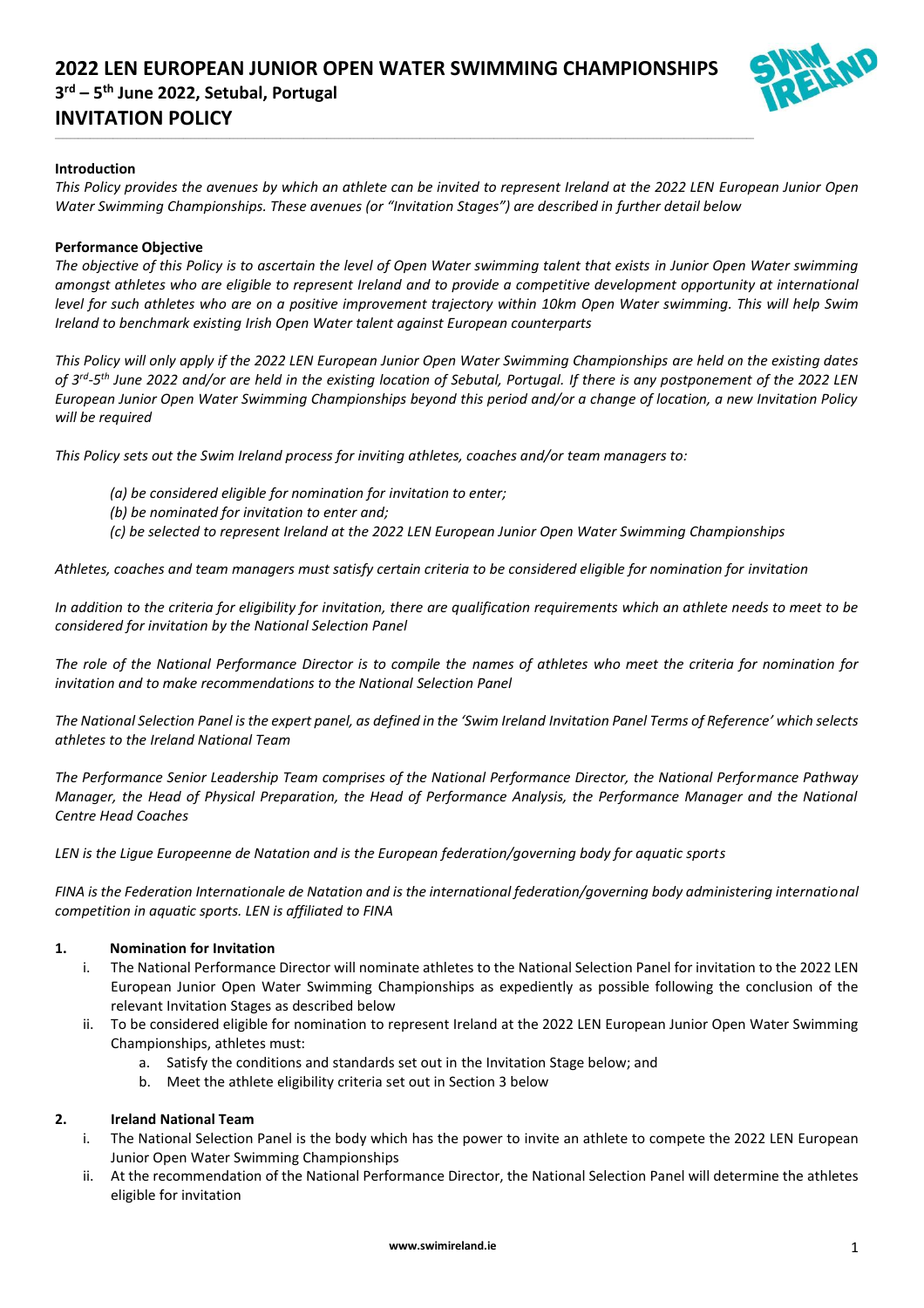\_\_\_\_\_\_\_\_\_\_\_\_\_\_\_\_\_\_\_\_\_\_\_\_\_\_\_\_\_\_\_\_\_\_\_\_\_\_\_\_\_\_\_\_\_\_\_\_\_\_\_\_\_\_\_\_\_\_\_\_\_\_\_\_\_\_\_\_\_\_\_\_\_\_\_\_\_\_\_\_\_\_\_\_\_\_\_\_\_\_\_\_\_\_\_\_\_\_\_\_\_\_\_\_\_\_\_\_\_\_\_\_\_\_\_\_\_\_\_\_\_\_\_\_\_\_\_\_\_\_\_\_\_\_\_\_\_\_\_\_\_\_\_\_\_\_\_\_\_\_\_\_\_\_\_\_\_\_\_\_\_\_\_\_\_\_\_\_\_\_\_\_\_\_\_\_\_\_\_\_



iii. The National Selection Panel agrees to notify Swim Ireland of its invitation or its refusal to invite any nominated athlete as soon as reasonably practicable after the National Selection Panel receives the National Performance Director's nominations after each Invitation Stage

## **3. Athlete Eligibility**

- At the time that the National Performance Director is nominating athletes for invitation to the National Selection Panel, athletes must meet the following criteria to be considered to be eligible for nomination:
- i. Be born in the period 2003 2008;
- ii. Be an Irish citizen at the time of entries being submitted to LEN;
- iii. Be eligible to represent Ireland as per FINA General Rules 1 & 2 (GR 1 & 2) at the time of entries being submitted to LEN;
- iv. Hold an Irish passport at the time of entries being submitted to LEN;
- v. Be a registered Swim Ireland member for the 2021-2022 season;
- vi. Be in good standing with Swim Ireland;
- vii. Be available to fulfil all of the Swim Ireland Performance team obligations;
- viii. Comply with the statements and expectations of the Swim Ireland 'On This Performance Team' booklet;
- ix. Not be the subject of an anti-doping ban, a doping violation and/or a pending doping violation;
- x. Comply with any LEN eligibility criteria and/or requirements. Swim Ireland, in consultation with LEN and FINA, will decide on any question of eligibility (having regard to all eligibility criteria set by Swim Ireland, LEN and FINA) with the Swim Ireland decision being final

## **4. Invitation Stage**

i. To be considered for nomination for invitation to represent Ireland in the 2022 LEN European Junior Open Water Swimming Championships athletes must have competed in the 2021 Swim Ireland National Open Water 5km or 10km Championships (August 2021) and finished first or second in the respective male or female event within the relevant double-band age group (see Section 5), and also be ranked in the top three ranking positions for eligible athletes on the Swim Ireland National Database in either the 800m or 1500m Freestyle event (long course 50m pool events only) in the relevant double-band age group (see Section 5) in the period 1st January 2022 – 25<sup>th</sup> April 2022

#### **5. Athlete Nomination Procedure**

- i. At the conclusion of the Invitation Stage, those athletes who have achieved the criteria requirements within Sections 3 and 4 will be considered eligible for nomination to the National Selection Panel
- ii. Athletes born in 2007 or 2008 will be nominated for the 5km Open Water Event
- iii. Athletes born in 2005 or 2006 will be nominated for the 7.5km Open Water Event
- iv. Athletes born in 2003 or 2004 will be nominated for the 10km Open Water Event
- v. The decision of the National Selection Panel shall be subject to an Appeals Process (Section 16)

## **6. Athlete Coach Eligibility**

Athletes will only be able to accept an invitation to represent Ireland at the 2022 LEN European Junior Open Water Swimming Championships if they nominate a coach who will travel with them to the event and undertake all technical, health and safety responsibilities for the athlete at the event. Such coaches must:

- i. Be a registered Swim Ireland member for the 2021-2022 season;
- ii. Be in good standing with Swim Ireland;
- iii. Be a full-time resident within Ireland;
- iv. Be a practising coach within an Irish swimming programme;
- v. Be holders of the Swim Ireland Level 2 Open Water Coaching qualification or international equivalent or be enrolled on a Level 2 Open Water Coaches Course at the time of nomination;
- vi. Hold a Swim Ireland Coaching Licence;
- vii. Be available to fulfil the obligations of the Swim Ireland Performance team;
- viii. Comply with the statements and expectations of the Swim Ireland 'On This Performance Team' booklet

## **7. Team Manager Eligibility**

Athletes will only be able to accept an invitation to represent Ireland at the 2022 LEN European Junior Open Water Swimming Championships if they nominate a team manager who will travel with them to the event and undertake all welfare and wellbeing responsibilities for the athlete at the event if the athlete is under 18 years of age at the time of travel and/or if the athlete is or a different gender to their declared coach. Team managers may be the parent or guardian of the athlete. Such team managers must: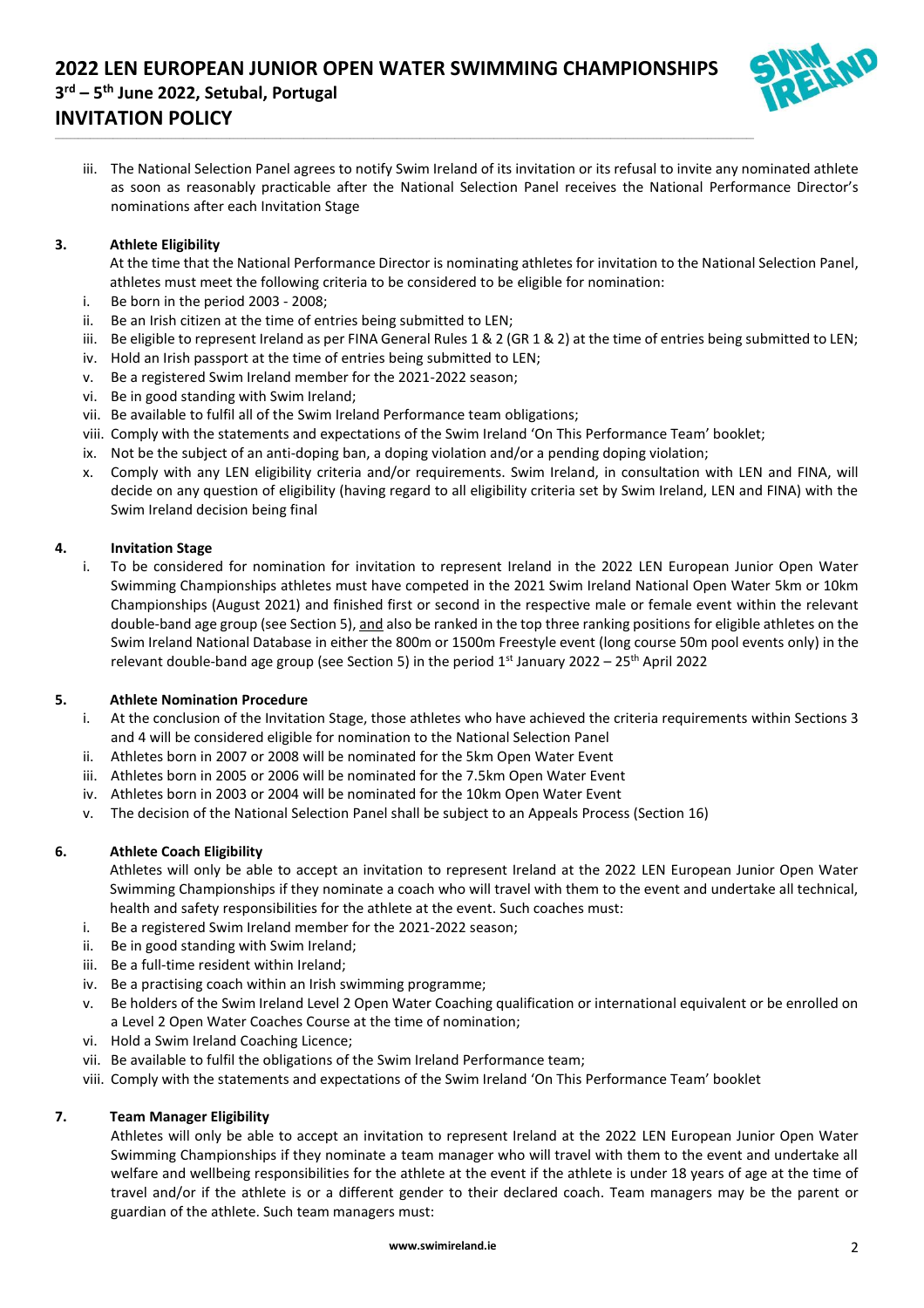

- i. Be a registered Swim Ireland member for the 2021-2022 season;
- ii. Be in good standing with Swim Ireland;
- iii. Be a full-time resident within Ireland;
- iv. Be holders of the Swim Ireland Level 2 Team Management Certificate or international equivalent;

\_\_\_\_\_\_\_\_\_\_\_\_\_\_\_\_\_\_\_\_\_\_\_\_\_\_\_\_\_\_\_\_\_\_\_\_\_\_\_\_\_\_\_\_\_\_\_\_\_\_\_\_\_\_\_\_\_\_\_\_\_\_\_\_\_\_\_\_\_\_\_\_\_\_\_\_\_\_\_\_\_\_\_\_\_\_\_\_\_\_\_\_\_\_\_\_\_\_\_\_\_\_\_\_\_\_\_\_\_\_\_\_\_\_\_\_\_\_\_\_\_\_\_\_\_\_\_\_\_\_\_\_\_\_\_\_\_\_\_\_\_\_\_\_\_\_\_\_\_\_\_\_\_\_\_\_\_\_\_\_\_\_\_\_\_\_\_\_\_\_\_\_\_\_\_\_\_\_\_\_

- v. Be available to fulfil the obligations of the Swim Ireland Performance team;
- vi. Comply with the statements and expectations of the Swim Ireland 'On This Performance Team' booklet

#### **8. Team Staff Selection Procedure**

Subject to the team staff meeting the criteria as set out in Sections 6 or 7, the team staff will be invited by the Performance Senior Leadership Team. A maximum of one coach and one team manager will be invited

### **9. Ireland National Team Obligations (General)**

In accepting an invitation to represent Ireland in the 2022 LEN European Junior Open Water Swimming Championships, athletes accept and agree that training with/competing for an Ireland representative team takes precedence over training for/competing in any other competition, including that for another Team/Club or University programme in Ireland or anywhere in the world. Swim Ireland require any athlete, coach or team manager who has been selected to represent Ireland at the 2022 LEN European Junior Open Water Swimming Championships to meet and fulfil a suite of obligations, where non-adherence is subject to Section 13. Swim Ireland oblige all selected athletes and, where relevant, all declared coaches/team managers to:

- i. Agree not to disclose any selected representative name to the press or any other media (including their own social media) until Swim Ireland have themselves announced this to the press and other media
- ii. Complete, sign and comply with the Swim Ireland National Team Code of Conduct
- iii. Complete a Swim Ireland Medical Form prior to competing at the 2022 LEN European Junior Open Water Swimming Championships Commit to the values of the Swim Ireland National Programme Athlete Charter
- iv. Abide by the Uniform Policy, the Media Policy, the Appearances Policy, the Betting, Gambling & Integrity Policy and the Sports Supplements Policy of the Swim Ireland National Team
- v. Comply with Swim Ireland and FINA swimwear regulations

#### **10. Swim Ireland Performance Provisions to Athletes**

- i. A holistic bursary per athlete of up to  $\epsilon$ 750.00 will be provided by Swim Ireland for each athlete accepting their invitation to the 2022 LEN European Junior Open Water Swimming Championships to assist with the costs associated with travel (international & domestic) subsistence costs and hotel costs. The holistic bursary is to support the costs of the athlete and the supporting team (coach and/or team manager). Each bursary will be pooled and all costs split evenly across athletes accepting their invitation to the National Team
- ii. Event entries to the 2022 LEN European Junior Open Water Swimming Championships will be made by Swim Ireland. Swim Ireland will pay for any associated entry cost to LEN
- iii. Swim Ireland will make the hotel arrangements on behalf of the athlete, coach and team manager once the preferred hotel from those offered by LEN has been selected
- iv. All Team uniform and kit (including a racing suit) will be provided by Swim Ireland. Athletes accepting a racing suit from Swim Ireland must wear this (or another branded suit of the same sponsor) for all of their races

#### **11. Athlete Home Programme Club and/or Personal Provisions to Athlete**

i. All costs associated with travel (international & domestic) subsistence costs and hotel costs to the 2022 LEN European Junior Open Water Swimming Championships which is not covered by the holistic bursary as outlined in Section 10 will be met by the athlete's home programme club or by the athlete

#### **12. Competitive Readiness**

'Competitive Readiness' means the professional opinion of the National Performance Director following advice, where necessary, from a member/s of the Sport Ireland Institute Medical Team as to the ability of an athlete who has been selected to represent Ireland at the 2022 LEN European Junior Open Water Swimming Championships to achieve an equal or superior performance in the Open Water event over their performance achieved to qualify for invitation

i. Athletes who, in the opinion of the National Performance Director do not remain Competitively Ready by reason of lack of fitness, injury, illness, application to training, performance behaviour or other reasons, may be deselected to the 2022 LEN European Junior Open Water Swimming Championships